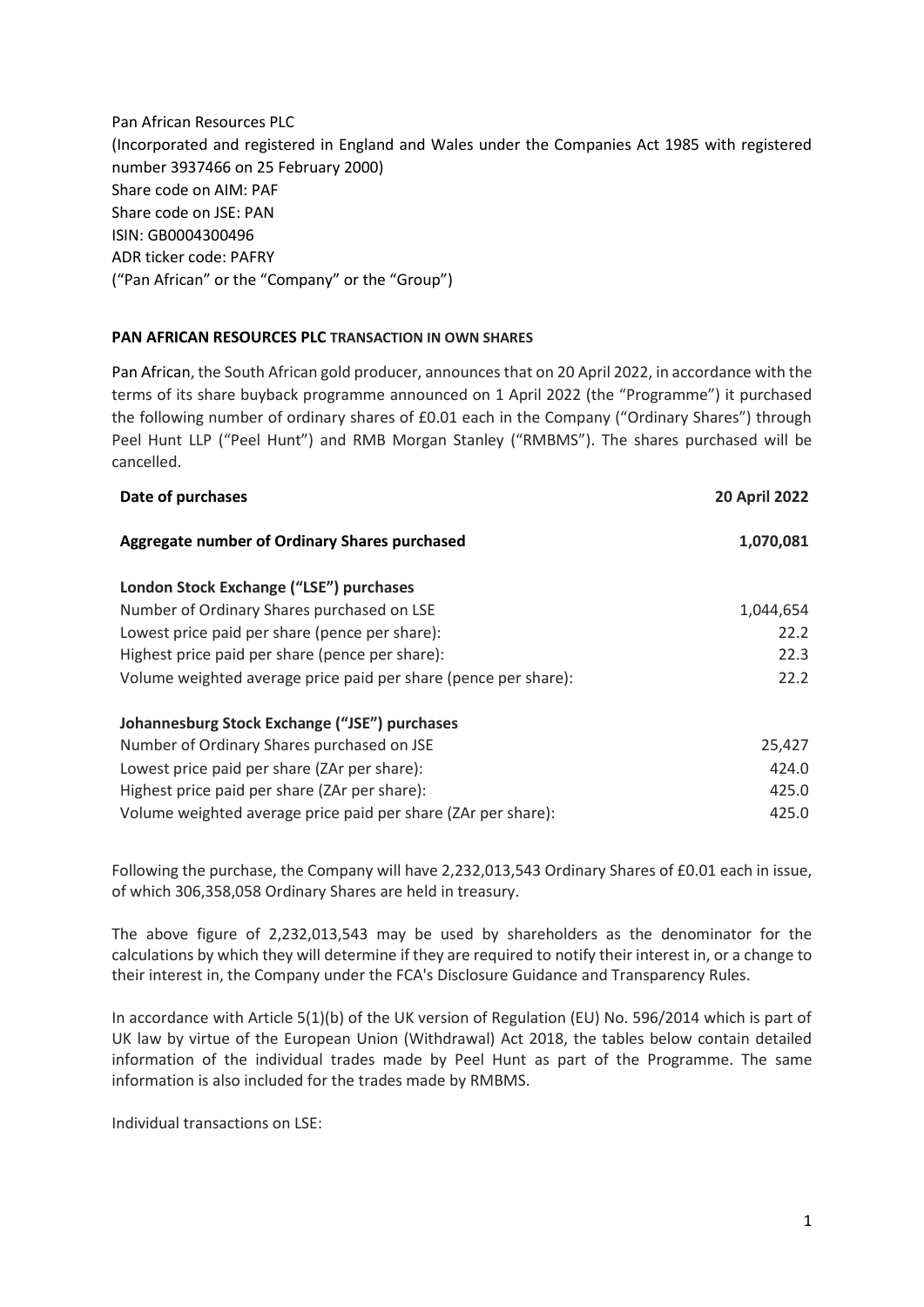| Number of shares | Transaction price | Time of transaction | <b>Execution venue</b> |
|------------------|-------------------|---------------------|------------------------|
| purchased        | (pence per share) |                     |                        |
| 100,000          | 22.25             | 08:09:42            | <b>LSE</b>             |
| 170,000          | 22.25             | 08:11:33            | <b>LSE</b>             |
| 111,518          | 22.25             | 08:31:38            | <b>LSE</b>             |
| 166,419          | 22.25             | 08:38:02            | LSE                    |
| 496,717          | 22.20             | 08:47:41            | LSE                    |

Individual transactions on JSE:

| Number of shares | Transaction price (ZAr | Time of transaction | Execution venue |
|------------------|------------------------|---------------------|-----------------|
| purchased        | per share)             |                     |                 |
| 12.153           | 425.00                 | 09:46:11            | JSE             |
| 13,274           | 424.00                 | 09:46:11            | JSE             |

The information contained in this update is the responsibility of the Pan African board of directors and has not been reviewed or reported on by the Group's external auditors.

Rosebank

21 April 2022

For further information on Pan African, please visit the Company's website at

[www.panafricanresources.com](http://www.panafricanresources.com/)

| Corporate information                      |                                      |  |  |
|--------------------------------------------|--------------------------------------|--|--|
| <b>Corporate office</b>                    | <b>Registered Office</b>             |  |  |
| The Firs Office Building                   | Suite 31                             |  |  |
| 2nd Floor, Office 204                      | Second Floor                         |  |  |
| <b>Corner Cradock and Biermann Avenues</b> | 107 Cheapside                        |  |  |
| Rosebank, Johannesburg                     | London                               |  |  |
| South Africa                               | EC2V 6DN                             |  |  |
| Office: +27 (0) 11 243 2900                | United Kingdom                       |  |  |
| info@paf.co.za                             | Office: +44 (0) 20 7796 8644         |  |  |
| <b>Chief executive officer</b>             | <b>Financial director</b>            |  |  |
| Cobus Loots                                | Deon Louw                            |  |  |
| Office: +27 (0) 11 243 2900                | Office: +27 (0) 11 243 2900          |  |  |
| <b>Head: Investor relations</b>            | Website: www.panafricanresources.com |  |  |
| <b>Hethen Hira</b>                         |                                      |  |  |